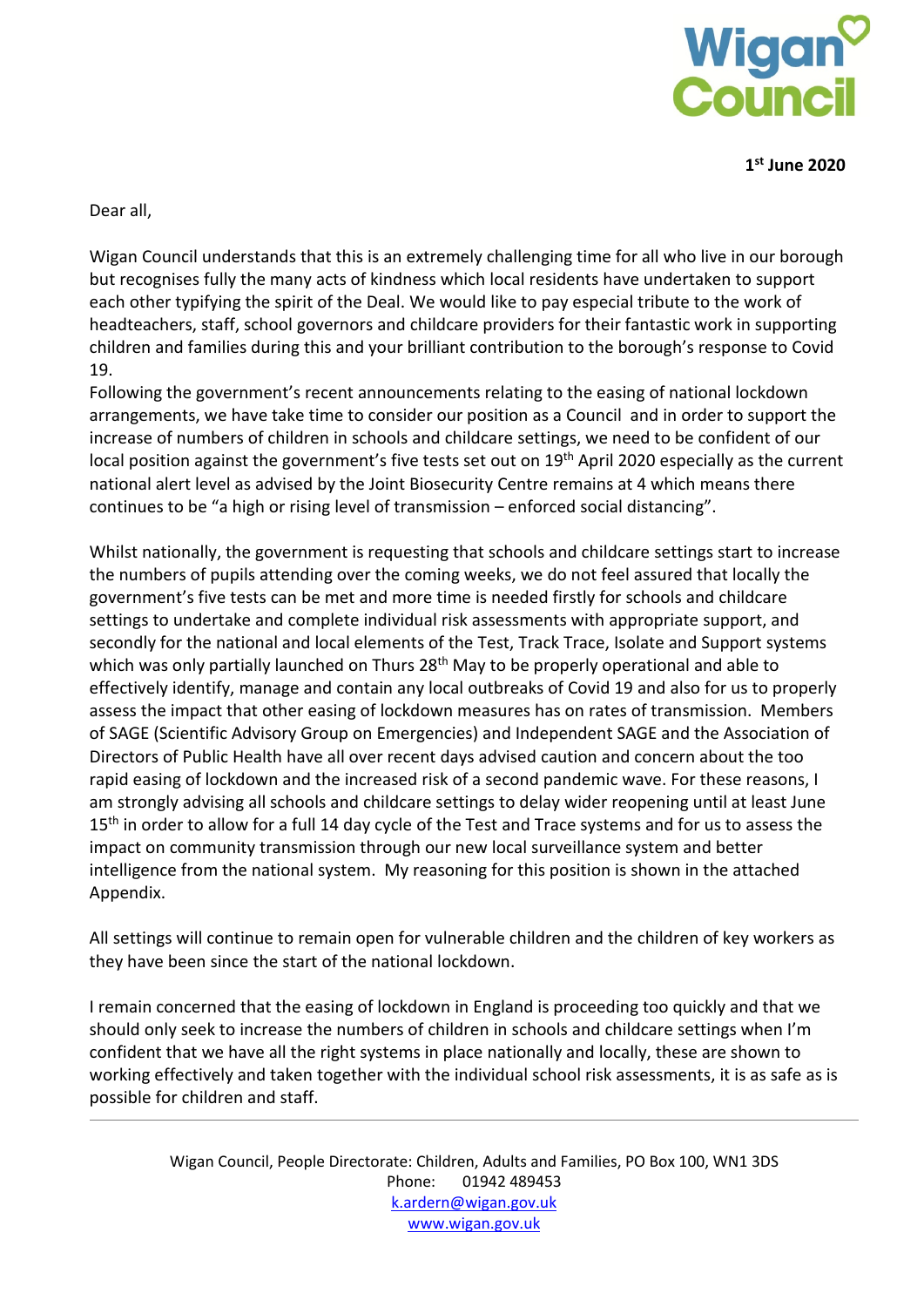

I will continue to monitor what is a fast-evolving situation very closely and keep my advice to you under constant review.

Yours,

len.

Professor Kate Ardern MBChB MSc FFPH Director of Public Health Wigan Council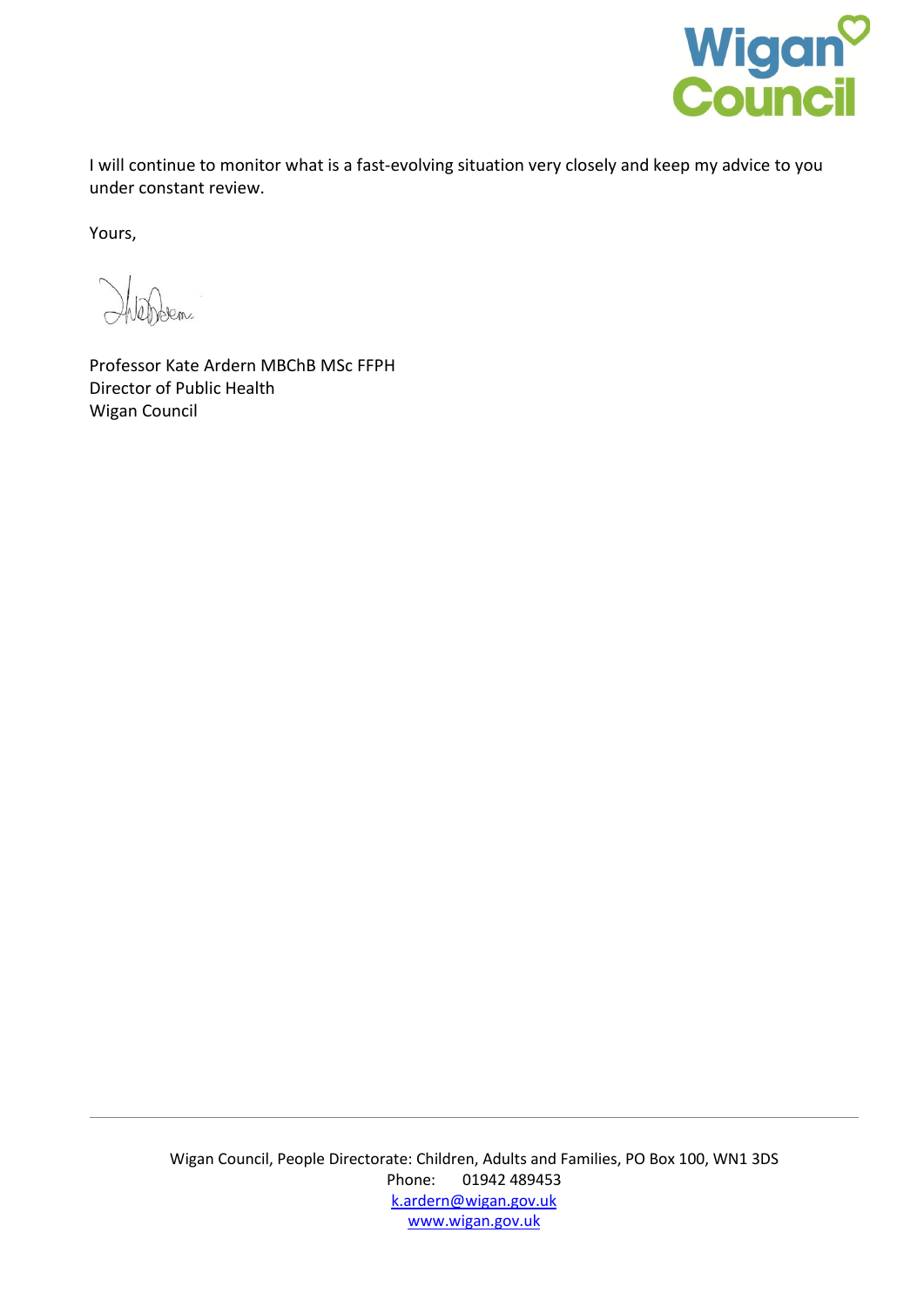

### **Appendix to schools' letter**:

In coming to this conclusion on wider reopening, I've set out below the reasons for why I do not consider all five government tests to be currently met.

### *Test 1: Protect the NHS' ability to cope*

We know the NHS in Wigan is coping with current Covid workload and hospital admissions are steadily decreasing.

# *Test 2: See a sustained and consistent fall in daily death rates from Covid 19 so we are confident that we have moved beyond the peak.*

Currently the total number of confirmed cases in Wigan is 1199 with a rate of 368 per 100,000 population (higher than GM at 350 per 100,000 and NW at 348). This reflects the increase in testing in the borough over the last few weeks but means there is no room for complacency. Whilst the trend is generally downward, Wigan remains at having the 3<sup>rd</sup> highest rate in GM.

We have however seen a welcome and steady decline in the numbers of deaths both in hospital and across other settings over the last two weeks which would suggest we have moved beyond the peak we experienced in late April.

Whilst I am confident currently the first two tests are being met ... with my caveat on there being no room for complacency, it is the remaining three tests which I cannot be assured are being met locally.

*Test 3: Having reliable data that shows the rate of infection is decreasing to manageable levels.* As Director of Public Health, I must advise you that we do not currently have access to data and trends over time about community transmission of Covid 19 at a local level although we are rapidly implementing the development of a local surveillance system with PHE NW as part of Greater Manchester's component of the Test, Track and Trace system. However in order for this to be robust and reliable, we need access to all of the data being collected by the national parts of the system which are outside our control and to have reliable and timely flows of this data into our local systems for us to be confident about the rates of transmission and spread of Covid 19 at a community level. In addition, the R or Reproductive number, which is based on the number of people someone who is a confirmed case of Covid 19 might infect, needs to kept consistently below 1 in order for the numbers of cases to reduce. At present, as of  $22^{nd}$  May, the national R number is between **0.7 to 1.0** and estimated at **0.73** in the NW (R cannot reliably be calculated below a NW level) meaning that there is little room for manoeuvre and any easing of lockdown measures (individual and collective) increase the risk of transmission and R going back above 1.

# *Test 4: Be confident that the range of operational challenges including testing capacity and PPE availability are in hand with supply able to meet future demand.*

At this point in the pandemic, as Professor Jonathan Van-Tam pointed out at the UK Gov press briefing on 30<sup>th</sup> May, meeting Test 4 is crucial nationally and locally. Whilst in relation to PPE, I am confident that due to the excellent work of the Council with local suppliers and manufacturers and